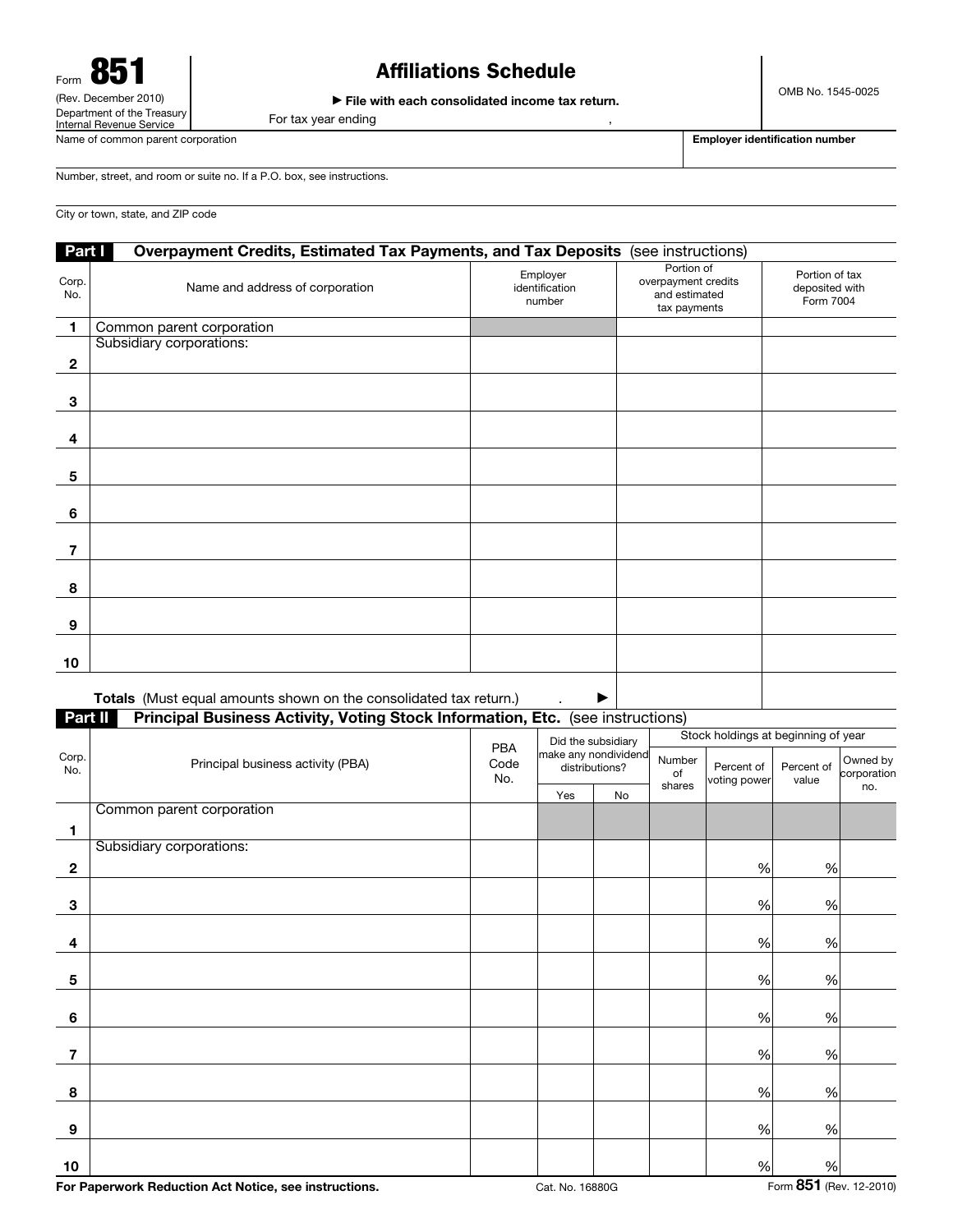|                   | Form 851 (Rev. 12-2010)                                                                                                                                                                                                                                                                                                                       |                                             |                           |                                 |                                    |                                                             | Page 2               |
|-------------------|-----------------------------------------------------------------------------------------------------------------------------------------------------------------------------------------------------------------------------------------------------------------------------------------------------------------------------------------------|---------------------------------------------|---------------------------|---------------------------------|------------------------------------|-------------------------------------------------------------|----------------------|
| Part III<br>Corp. | <b>Changes in Stock Holdings During the Tax Year</b><br>Name of corporation                                                                                                                                                                                                                                                                   | Share-<br>holder of<br>Corpora-<br>tion No. | Date<br>of<br>transaction | (a) Changes                     |                                    | (b) Shares held after<br>changes described in<br>column (a) |                      |
| No.               |                                                                                                                                                                                                                                                                                                                                               |                                             |                           | Number of<br>shares<br>acquired | Number of<br>shares<br>disposed of | Percent of<br>voting power                                  | Percent of<br>value  |
|                   |                                                                                                                                                                                                                                                                                                                                               |                                             |                           |                                 |                                    | %                                                           | %                    |
|                   |                                                                                                                                                                                                                                                                                                                                               |                                             |                           |                                 |                                    | $\%$                                                        | %                    |
|                   |                                                                                                                                                                                                                                                                                                                                               |                                             |                           |                                 |                                    | $\%$                                                        | $\%$                 |
|                   |                                                                                                                                                                                                                                                                                                                                               |                                             |                           |                                 |                                    | $\%$                                                        | $\%$                 |
|                   |                                                                                                                                                                                                                                                                                                                                               |                                             |                           |                                 |                                    | $\%$                                                        | %                    |
|                   |                                                                                                                                                                                                                                                                                                                                               |                                             |                           |                                 |                                    | $\%$                                                        | $\%$                 |
|                   |                                                                                                                                                                                                                                                                                                                                               |                                             |                           |                                 |                                    | $\%$                                                        | $\%$                 |
|                   |                                                                                                                                                                                                                                                                                                                                               |                                             |                           |                                 |                                    | $\%$                                                        | $\%$                 |
| (d)<br>(e)        | Did any share of subsidiary stock become worthless within the meaning of section 165 (taking into account<br>the provisions of Regulations section 1.1502-80(c)) during the taxable year? See instructions<br>If the equitable owners of any capital stock shown above were other than the holders of record, provide details of the changes. |                                             |                           |                                 |                                    |                                                             | $\Box$ Yes $\Box$ No |
| (f)               | If additional stock was issued, or if any stock was retired during the year, list the dates and amounts of these transactions.                                                                                                                                                                                                                |                                             |                           |                                 |                                    |                                                             |                      |
|                   |                                                                                                                                                                                                                                                                                                                                               |                                             |                           |                                 |                                    |                                                             |                      |
|                   |                                                                                                                                                                                                                                                                                                                                               |                                             |                           |                                 |                                    |                                                             |                      |
|                   |                                                                                                                                                                                                                                                                                                                                               |                                             |                           |                                 |                                    |                                                             |                      |

Form 851 (Rev. 12-2010)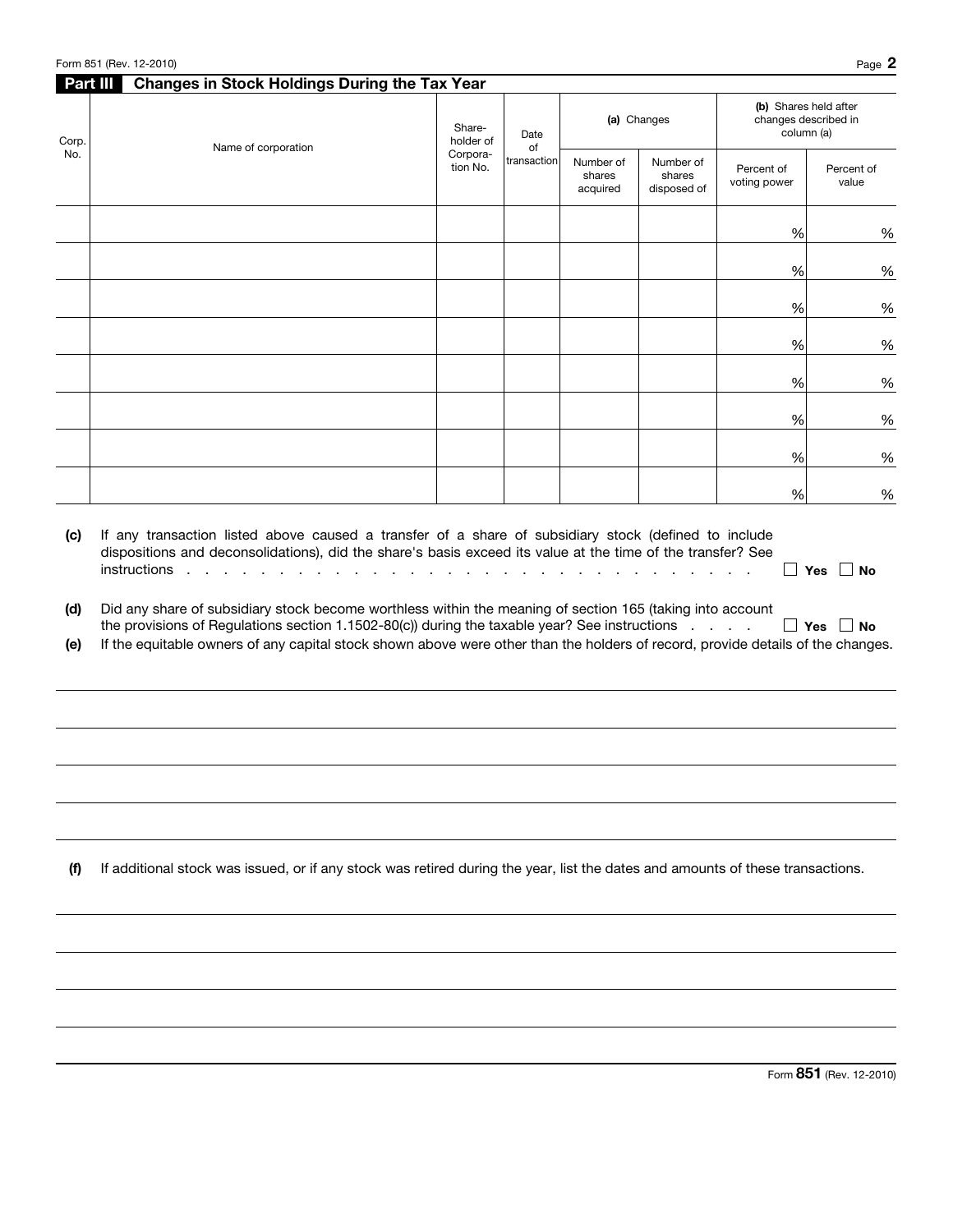|                | Form 851 (Rev. 12-2010)                                                                                      |                  |                               | Page 3                   |  |  |  |  |
|----------------|--------------------------------------------------------------------------------------------------------------|------------------|-------------------------------|--------------------------|--|--|--|--|
| <b>Part IV</b> | <b>Additional Stock Information</b> (see instructions)                                                       |                  |                               |                          |  |  |  |  |
| 1.             | During the tax year, did the corporation have more than one class of stock outstanding?                      |                  |                               | Yes<br>∣ No<br>$\Box$    |  |  |  |  |
|                | If "Yes," enter the name of the corporation and list and describe each class of stock.                       |                  |                               |                          |  |  |  |  |
| Corp.          |                                                                                                              |                  |                               |                          |  |  |  |  |
| No.            | Name of corporation                                                                                          | Class of stock   |                               |                          |  |  |  |  |
|                |                                                                                                              |                  |                               |                          |  |  |  |  |
|                |                                                                                                              |                  |                               |                          |  |  |  |  |
|                |                                                                                                              |                  |                               |                          |  |  |  |  |
|                |                                                                                                              |                  |                               |                          |  |  |  |  |
|                |                                                                                                              |                  |                               |                          |  |  |  |  |
|                |                                                                                                              |                  |                               |                          |  |  |  |  |
|                |                                                                                                              |                  |                               |                          |  |  |  |  |
|                |                                                                                                              |                  |                               |                          |  |  |  |  |
|                | 2 During the tax year, was there any member of the consolidated group that reaffiliated within 60 months of  |                  |                               |                          |  |  |  |  |
|                | disaffiliation?                                                                                              |                  |                               | ∐ Yes<br>∣ No            |  |  |  |  |
|                | If "Yes," enter the name of the corporation(s) and explain the circumstances.                                |                  |                               |                          |  |  |  |  |
| Corp.          |                                                                                                              |                  |                               |                          |  |  |  |  |
| No.            | Name of corporation                                                                                          |                  | Explanation                   |                          |  |  |  |  |
|                |                                                                                                              |                  |                               |                          |  |  |  |  |
|                |                                                                                                              |                  |                               |                          |  |  |  |  |
|                |                                                                                                              |                  |                               |                          |  |  |  |  |
|                |                                                                                                              |                  |                               |                          |  |  |  |  |
|                |                                                                                                              |                  |                               |                          |  |  |  |  |
|                |                                                                                                              |                  |                               |                          |  |  |  |  |
|                |                                                                                                              |                  |                               |                          |  |  |  |  |
|                |                                                                                                              |                  |                               |                          |  |  |  |  |
| 3              | During the tax year, was there any arrangement in existence by which one or more persons that were not       |                  |                               |                          |  |  |  |  |
|                | members of the affiliated group could acquire any stock, or acquire any voting power without acquiring       |                  |                               |                          |  |  |  |  |
|                | stock, in the corporation, other than a de minimis amount, from the corporation or another member of the     |                  |                               |                          |  |  |  |  |
|                | affiliated group?                                                                                            |                  |                               | <b>Yes</b><br>∣ No       |  |  |  |  |
|                | If "Yes," enter the name of the corporation and see the instructions for the percentages to enter in columns |                  |                               |                          |  |  |  |  |
|                | (a), (b), and (c).                                                                                           |                  |                               |                          |  |  |  |  |
| Corp.          | Name of corporation                                                                                          | (a)              | (b)<br>Percent of outstanding | (c)<br>Percent of voting |  |  |  |  |
| No.            |                                                                                                              | Percent of value | voting stock                  | power                    |  |  |  |  |
|                |                                                                                                              |                  |                               |                          |  |  |  |  |
|                |                                                                                                              | $\%$             | $\%$                          | $\%$                     |  |  |  |  |
|                |                                                                                                              |                  |                               |                          |  |  |  |  |
|                |                                                                                                              | $\%$             | $\%$                          | $\%$                     |  |  |  |  |
|                |                                                                                                              |                  |                               |                          |  |  |  |  |
|                |                                                                                                              | $\%$             | %                             | $\%$                     |  |  |  |  |
|                |                                                                                                              |                  |                               |                          |  |  |  |  |
|                |                                                                                                              | $\%$             | $\%$                          | $\%$                     |  |  |  |  |
| Corp.          | (d) Provide a description of any arrangement.                                                                |                  |                               |                          |  |  |  |  |
| No.            |                                                                                                              |                  |                               |                          |  |  |  |  |
|                |                                                                                                              |                  |                               |                          |  |  |  |  |
|                |                                                                                                              |                  |                               |                          |  |  |  |  |
|                |                                                                                                              |                  |                               |                          |  |  |  |  |
|                |                                                                                                              |                  |                               |                          |  |  |  |  |
|                |                                                                                                              |                  |                               |                          |  |  |  |  |
|                |                                                                                                              |                  |                               |                          |  |  |  |  |
|                |                                                                                                              |                  |                               |                          |  |  |  |  |
|                |                                                                                                              |                  |                               |                          |  |  |  |  |

Form 851 (Rev. 12-2010)